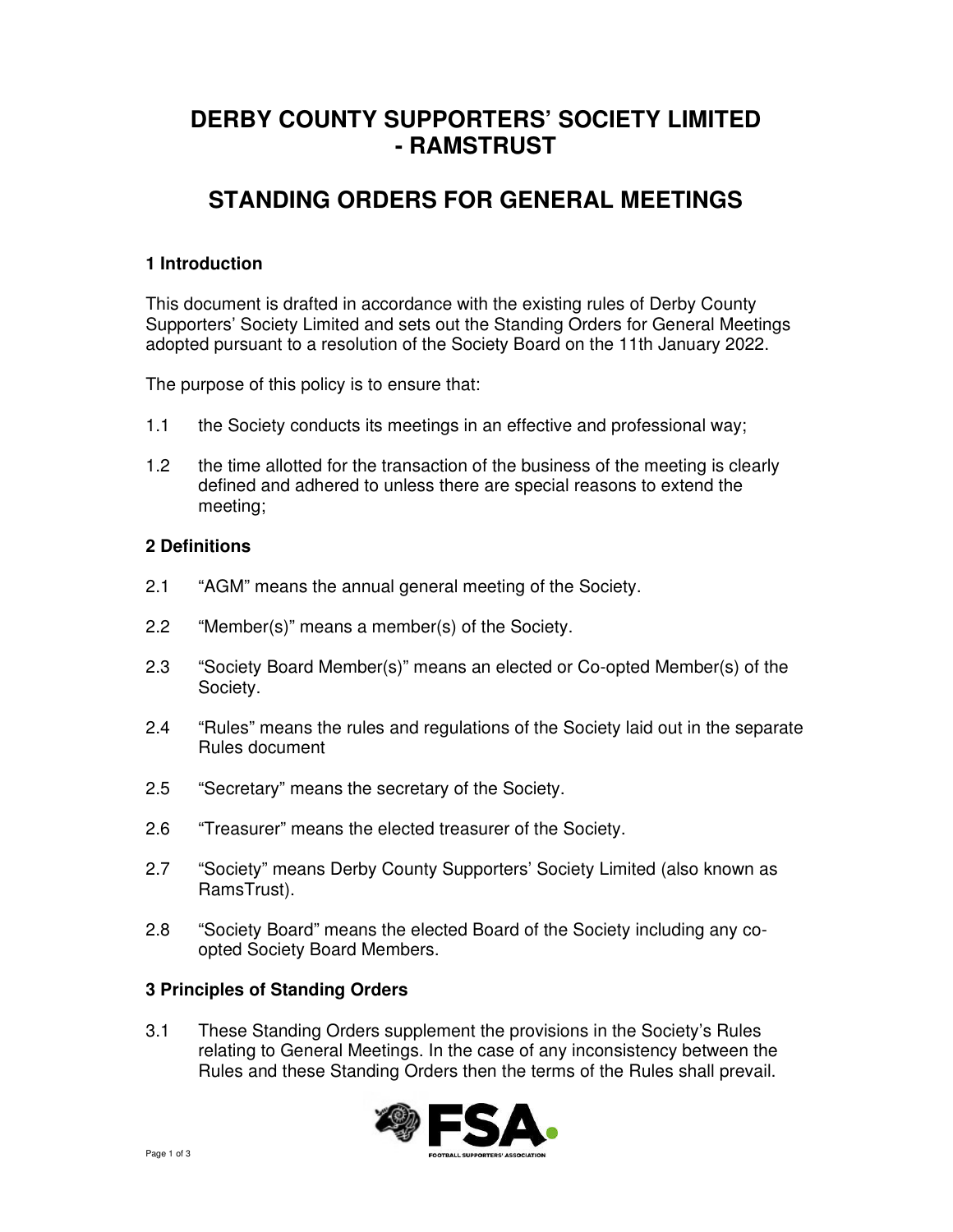- 3.2 The Society Board may alter, rescind or add to any part or element of these Standing Orders by a simple majority vote of those present at a Society Board Meeting. The Secretary is to consider, periodically, the need for amendments to Standing Orders and report on this matter to the Board.
- 3.3 The aim of these Standing Orders is to make each meeting as efficient and productive as possible and to ensure that it is conducted in a professional manner, allowing the Chair to keep order whilst permitting each member the opportunity to fully participate in the meeting. All these issues are key to the Society as its functional structure is based on the democratic process, of which meetings are a key part.

### **4 Order of Business**

4.1 The order of business at every ordinary or special meeting of the Society shall be in accordance with the printed agenda of business issued with the notice of the meeting.

# **5 Speaking**

- 5.1 The mover of a motion or amendment shall be allowed up to 5 minutes in which to state the case. The mover of the motion shall also have the right to reply at the end of the discussion, and in replying shall be confined to answering previous speakers and shall not be permitted to introduce new matters into the debate. Up to 5 minutes shall be allowed for this right of reply after which the motion shall be put to the vote.
- 5.2 In regard to any motion or amendment no other speaker shall be allowed more than 5 minutes except with the permission of the Chair. No amendments to motions shall be accepted at a general meeting unless the notice convening the meeting has made clear that motions may be amended at the meeting.
- 5.3 Every member who wishes to speak shall address the Chair and confine their speech to the subject under discussion.
- 5.4 No member shall address the meeting more than once on the same subject except as provided in 5.1 and 5.2.
- 5.5 The Chair may invite an officer or professional advisor of the Society present at the meeting to give a report and/or to respond to any comments or questions raised by a member.
- 5.6 In response to any questions or comments raised by a member, the Chair reserves the right to arrange for a written response to be forwarded to the member in due course.